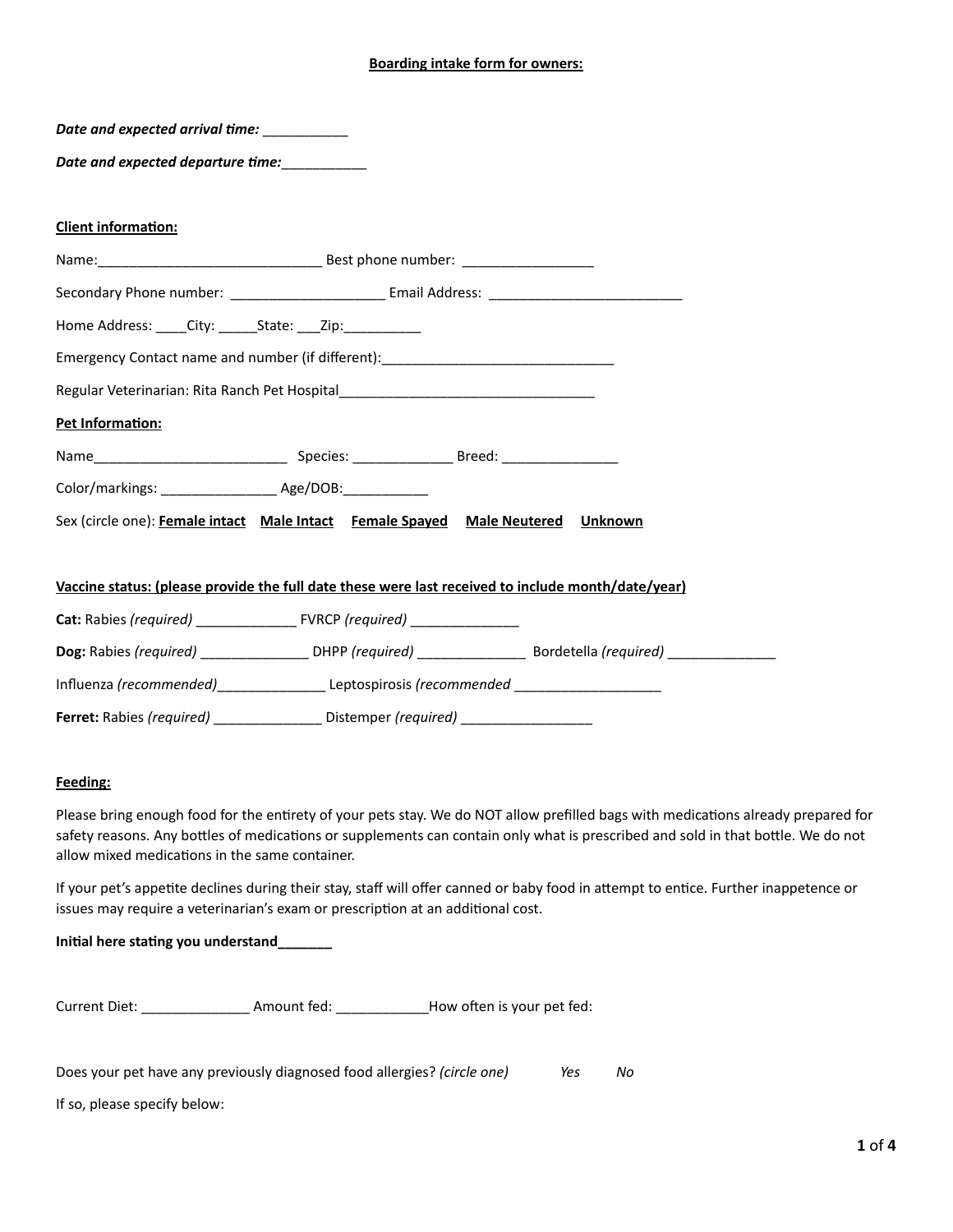### **Behavior:**

Has your pet been known to bite others? *(circle one) Yes No* If so, please specify below:

Has your pet been known to be aggressive to other pets? *(circle one) Yes No*

\_\_\_\_\_\_\_\_\_\_\_\_\_\_\_\_\_\_\_\_\_\_\_\_\_\_\_\_\_\_\_\_\_\_\_\_\_\_\_\_\_\_\_\_\_\_\_\_\_\_\_\_\_\_\_\_\_\_\_\_\_

\_\_\_\_\_\_\_\_\_\_\_\_\_\_\_\_\_\_\_\_\_\_\_\_\_\_\_\_\_\_\_\_\_\_\_\_\_\_\_\_\_\_\_\_\_\_\_\_\_\_\_\_\_\_\_\_\_\_\_\_\_

*\_\_\_\_\_\_\_\_\_\_\_\_\_\_\_\_\_\_\_\_\_\_\_\_\_\_\_\_\_\_\_\_\_\_\_\_\_\_\_\_\_\_\_\_\_\_\_\_\_\_\_\_\_\_\_\_\_\_\_\_\_\_*

\_\_\_\_\_\_\_\_\_\_\_\_\_\_\_\_\_\_\_\_\_\_\_\_\_\_\_\_\_\_\_\_\_\_\_\_\_\_\_\_\_\_\_\_\_\_\_\_\_\_\_\_\_\_\_\_\_\_\_\_\_\_\_

If so, please specify below:

Has your pet had incidents where they have been unknowingly aggressive? *(circle one) Yes No*

\_\_\_\_\_\_\_\_\_\_\_\_\_\_\_\_\_\_\_\_\_\_\_\_\_\_\_\_\_\_\_\_\_\_\_\_\_\_\_\_\_\_\_\_\_\_\_\_\_\_\_\_\_\_\_\_\_\_\_\_\_\_\_\_\_\_\_\_\_\_\_\_\_\_\_\_\_\_\_\_\_\_\_\_\_\_

If so, please specify below:

Has your pet been known to be destructive when anxious? *(circle one) Yes No*

If so, please specify below:

In the event of any behavior issues, please know Civano Animal Hospital and Emergency Center has the right to prescribe light sedation in order to ensure the safety of your pet as well as our staff during their stay. If your pet has not been examined here at our clinic, an exam fee will be charged at your expense prior to prescribing.

If your pets are boarding in a shared kennel, please understand there is a risk for injury to or fighting with each other during the stress and excitement of boarding. If an injury or fight occurs to your pet(s) in their shared kennel, we will treat the pet(s) under your approval at your expense.

Personal items at risk for loss due to the high volume of laundry and belongings in our clinic. Toys and bedding are at risk for destruction by the pet(s). If your pet becomes destructive with or ingests portions of toys or bedding during their stay, medical care will provided under DVM direction as needed at an additional cost to you.

### **Please initial here stating you understand our behavior protocol\_\_\_\_\_\_\_**

### **Medications:**

Is your pet on any medications? *(circle one) Yes No*

If yes, please list all medications below to include full name, dose, route and times given. If you have a controlled substance, you must also complete the controlled substance intake form with this same information as well.

| Medication: | Dose: | Route: | Time given: |
|-------------|-------|--------|-------------|
|             |       |        |             |
|             |       |        |             |
|             |       |        |             |
|             |       |        |             |
|             |       |        |             |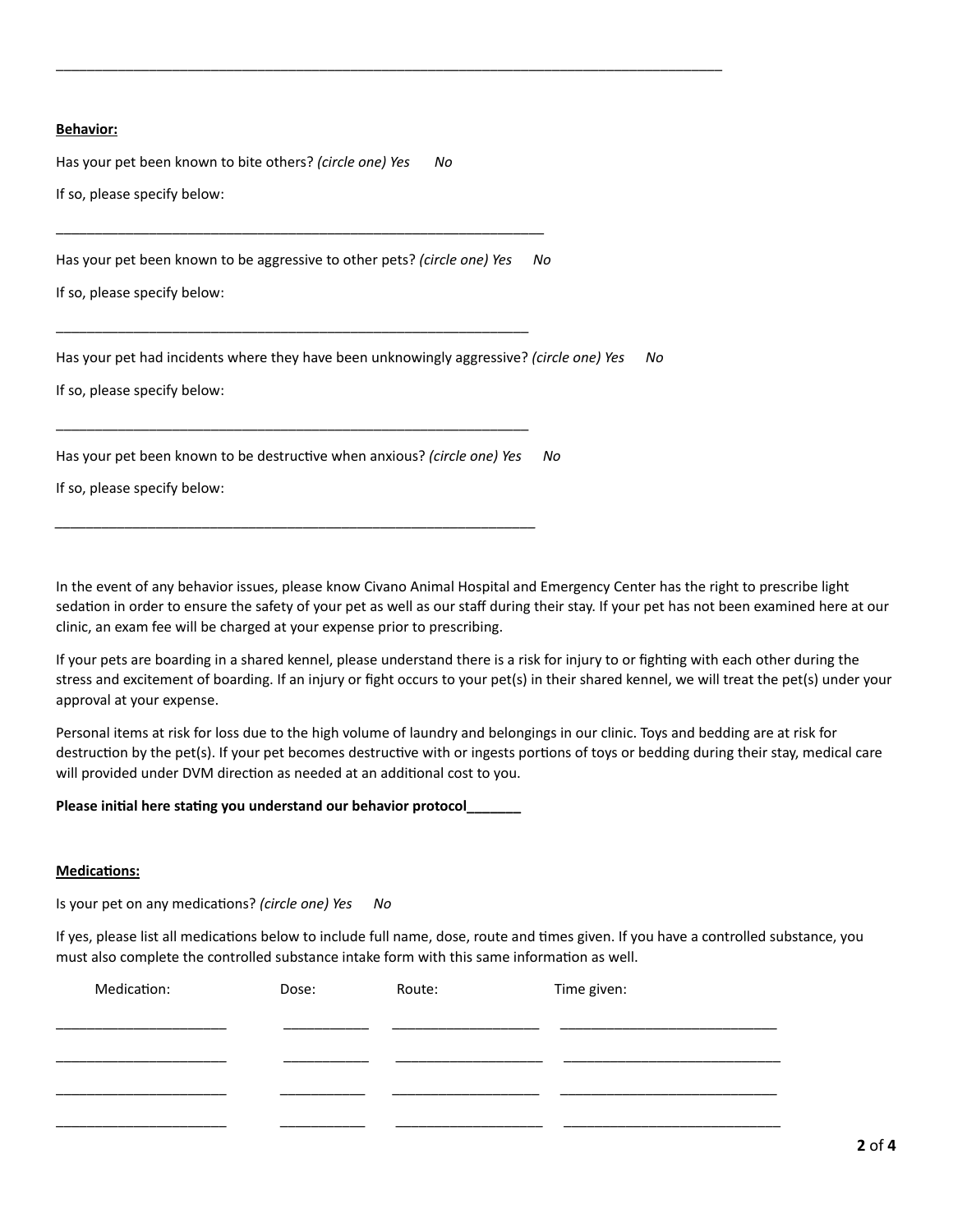# **Diarrhea:**

If your pet has diarrhea while under our care Civano Animal Hospital has permission to prescribe a short course of probiotics. If blood appears in the stool or if there is no improvement you will be contacted on how to proceed.

\_\_\_\_\_\_\_\_\_\_\_\_\_\_\_\_\_\_\_\_\_\_ \_\_\_\_\_\_\_\_\_\_\_ \_\_\_\_\_\_\_\_\_\_\_\_\_\_\_\_\_\_\_ \_\_\_\_\_\_\_\_\_\_\_\_\_\_\_\_\_\_\_\_\_\_\_\_\_\_\_\_

\_\_\_\_\_\_\_\_\_\_\_\_\_\_\_\_\_\_\_\_\_\_ \_\_\_\_\_\_\_\_\_\_\_ \_\_\_\_\_\_\_\_\_\_\_\_\_\_\_\_\_\_\_ \_\_\_\_\_\_\_\_\_\_\_\_\_\_\_\_\_\_\_\_\_\_\_\_\_\_\_\_

### **Please initial stating you understand\_\_\_\_\_\_\_\_\_\_\_\_\_\_**

### **Additional Requests:**

Please note we do not have a groomer but can offer a clean up bath or nail trim at an additional cost. Would you like to request any additional services during your pet's stay? If so, please specify below:

\_\_\_\_\_\_\_\_\_\_\_\_\_\_\_\_\_\_\_\_\_\_\_\_\_\_\_\_\_\_\_\_\_\_\_\_\_\_\_\_\_\_\_\_\_\_\_\_\_\_\_\_\_\_\_\_\_\_\_\_\_\_\_\_\_\_\_\_\_\_\_\_\_\_\_\_\_\_\_\_\_\_\_\_\_\_\_\_\_\_\_\_\_\_\_\_\_\_\_\_\_\_\_

### **Medical emergency:**

Resuscitation Status:

This is to inform the veterinarians at Civano Animal Hospital and Emergency Center as to how they should proceed if, under the unfortunate circumstances, your pet goes in to cardiac or respiratory arrest while boarding in our facility.

If my pet goes in to cardiac or respiratory arrest while boarding at Civano Animal Hospital and Emergency Center, I would like the veterinarian to proceed as follows while making attempts to reach me: *(initial one)*

Code Yellow: The veterinarians are to perform closed chest CPR, including manual compression of the chest, positive pressure ventilation, and administration of CPR drugs. I am aware and agree to pay all the fees associated with performing CPR on the pet described above. The veterinarians are to attempt to contact me and ask if CPR is to be continued. If I cannot be contacted within 15 minutes or arrest and resuscitation is not successful, the veterinarians are to discontinue CPR.

Code Red: The veterinarians are not to attempt CPR or any other form of resuscitation and I will be contacted via phone.

\*\*\*\*\*\*\*\*\*\*\*\*\*\*\*\*\*\*\*\*\*\*\*\*\*\*\*\*\*\*\*\*\*\*\*\*\*\*\*\*\*\*\*\*\*\*\*\*\*\*\*\*\*\*\*\*\*\*\*\*\*\*\*\*\*\*\*\*\*\*\*\*\*\*\*\*\*\*\*\*\*\*\*\*

# Select one:

\_\_\_\_\_\_\_\_\_\_\_\_

I authorize CAHEC to begin diagnostics or medications in the event there is concerns for my pet without contacting me *(initial here*)

If my pet is deemed stable by the veterinarian on staff, I only want to be notified if the price is above: *(you must initial one)*

- \$250.00\_\_\_\_\_\_\_\_\_
- $$500.00$
- 1,000.00\_\_\_\_\_\_\_\_

I DO NOT authorize CAHEC to begin diagnostics or medications in the event there is concerns for my pet without contacting me *(initial here)* \_\_\_\_\_\_\_\_\_\_\_\_

\*\*\*\*\*\*\*\*\*\*\*\*\*\*\*\*\*\*\*\*\*\*\*\*\*\*\*\*\*\*\*\*\*\*\*\*\*\*\*\*\*\*\*\*\*\*\*\*\*\*\*\*\*\*\*\*\*\*\*\*\*\*\*\*\*\*\*\*\*\*\*\*\*\*\*\*\*\*\*\*\*\*\*\*

Please sign, print, and date below stating you have filled everything on this form as accurately as possible and have read our boarding policy (not included on this form) and agree to any additional charges that may appear on your account at the time of pick up.